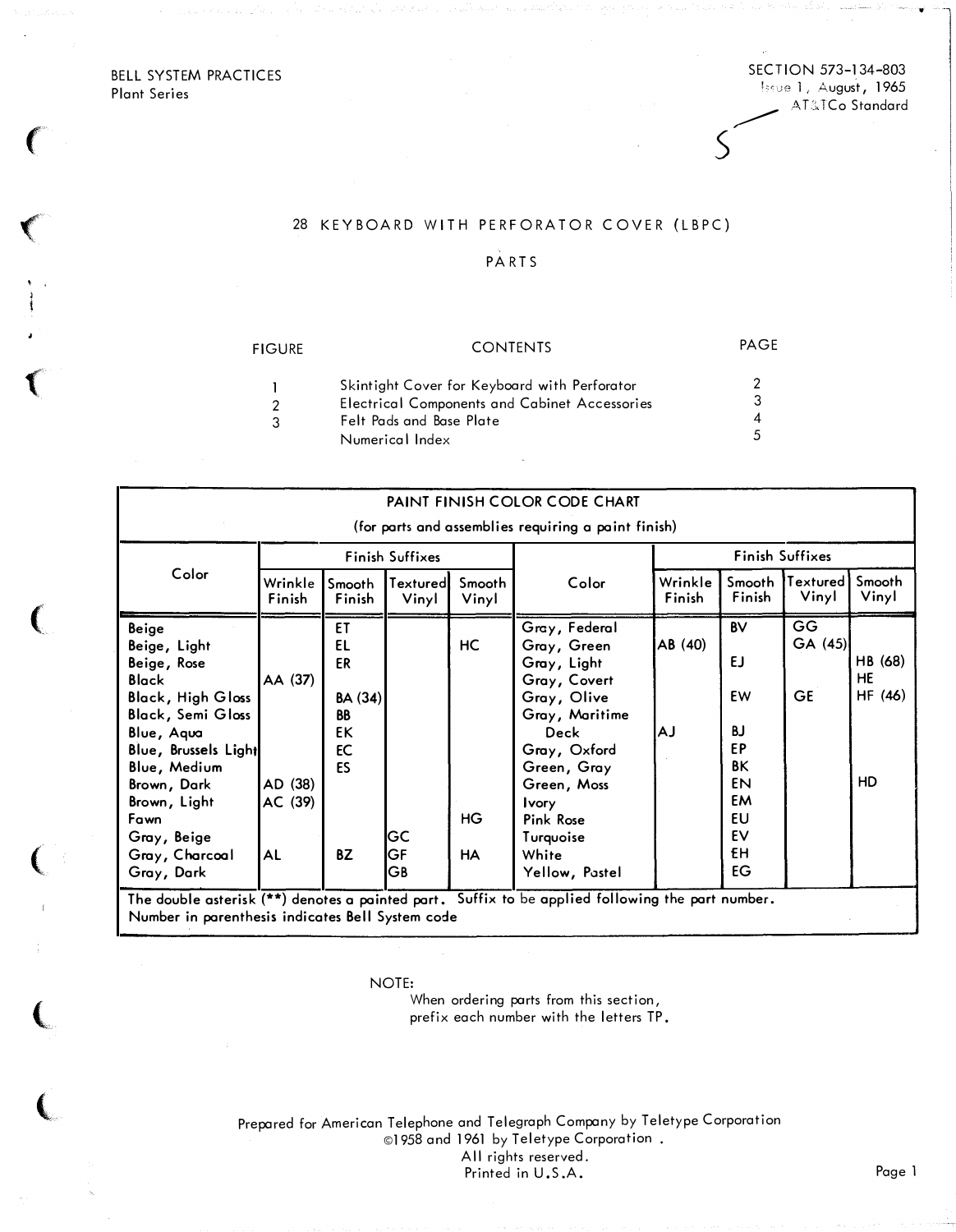

FIGURE 1. SKINTIGHT COVER FOR KEYBOARD WITH PERFORATOR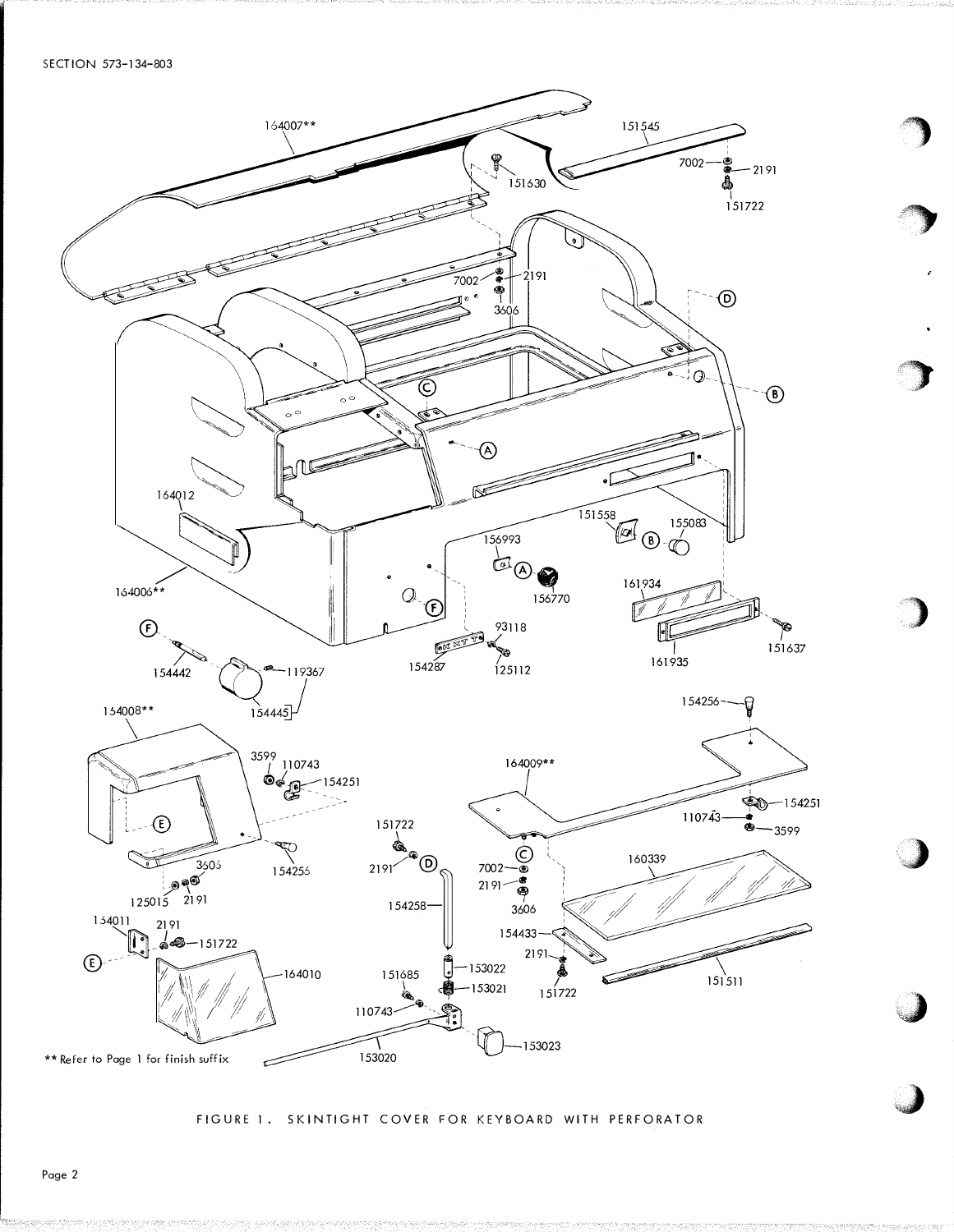

\*\* Refer to Page 1 for finish suffix

# FIGURE 2. ELECTRICAL COMPONENTS AND CABINET ACCESSORIES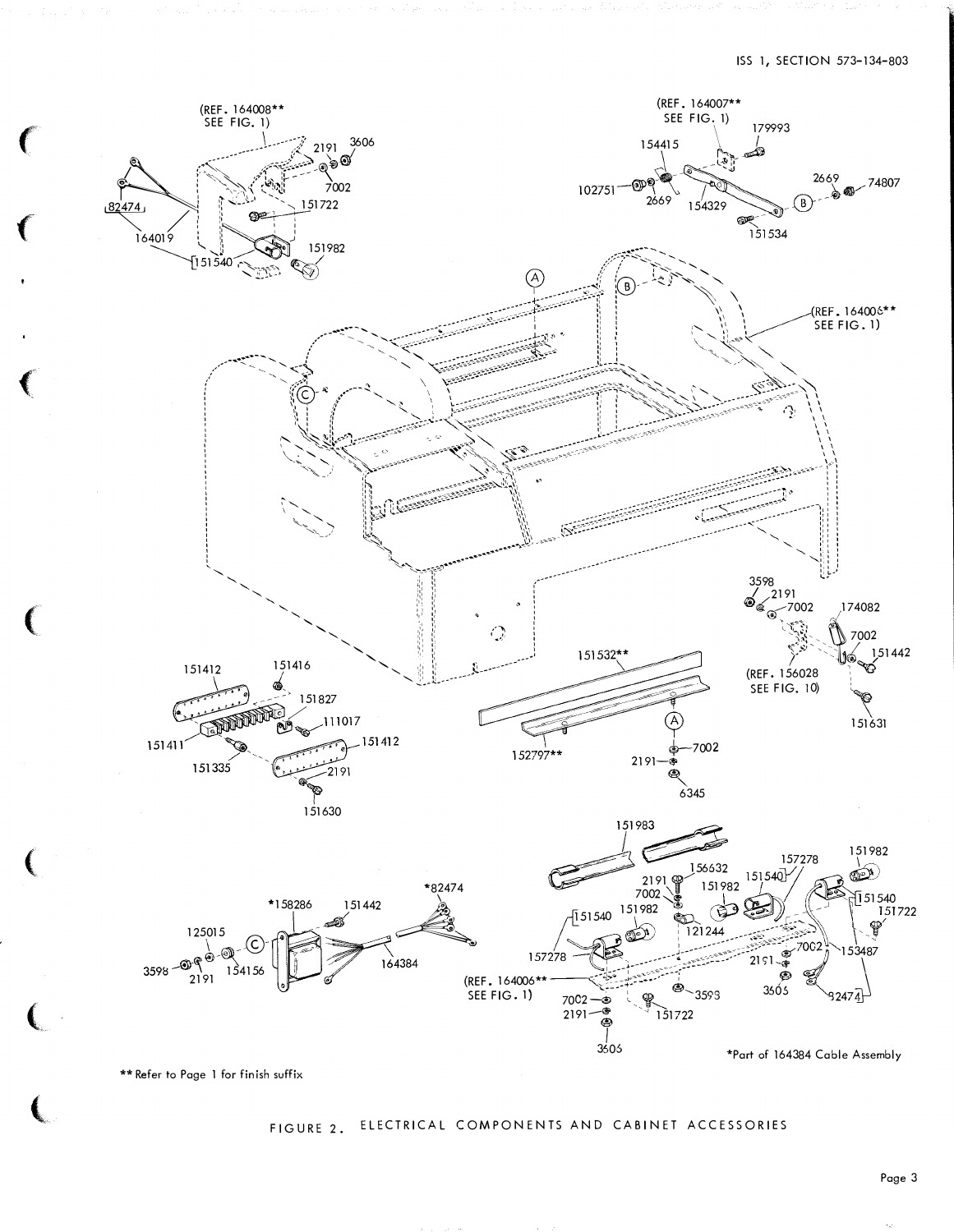

### FIGURE 3. FELT PADS AND BASE PLATE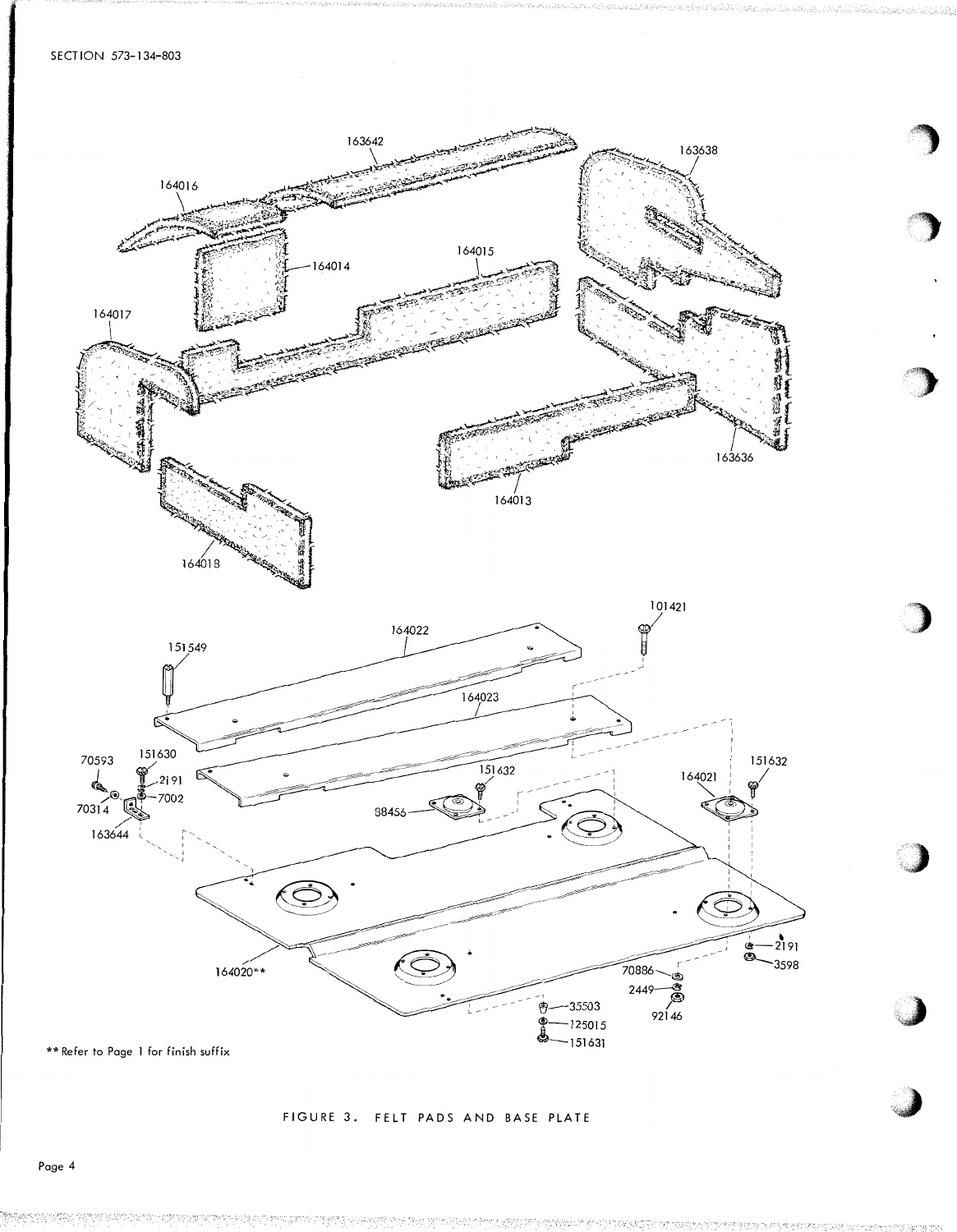### NUMERICAL INDEX

 $\big($ 

(

 $\ddot{\phantom{0}}$ 

 $\big($ 

 $\hat{\mathbf{v}}$ 

 $\left($ 

 $\big($ 

 $\left($ 

 $\left($ 

| Part   | Description and                         | Part     | Description and                           | Part     | Description and                                    |
|--------|-----------------------------------------|----------|-------------------------------------------|----------|----------------------------------------------------|
| Number | Pege Number                             | Number   | Page Number                               | Number   | Page Number                                        |
| 2191   | Washer, Lock 2, 3, 4                    | 151534   | Screw, Shoulder (10-32) 3                 | 156770   |                                                    |
| 2449   | Washer, Lock 4                          | 151540   | Lampholder 3                              | 156993   | Plate, Identification (Teletype) 2<br>Nut, Speed 2 |
| 2669   | Washer, Lock 3                          | 151545   | Guide, Paper 2                            | 157278   | Cable Assembly 3                                   |
| 3598   | Nut (6-40 Hex) 3, 4                     | 151549   | Post 4                                    | 158286   | Transformer 3                                      |
| 3599   | Nut (4-40 Hex) 2                        | 151558   | Nut, Speed 2                              | 160339   | Window, Glass 2                                    |
| 3606   | Nut (6-40 Hex) 2, 3                     | 151630   | Screw $(6-40 \times 1/4$ Hex) 2, 3, 4     | 161934   | Window, Plastic 2                                  |
| 6345   | Nut $(6-32$ Hex) 3                      | 151631   | Screw (6-40 $\times$ 5/16 Hex) 3, 4       | 161935   | Frame, Window 2                                    |
| 7002   | Washer, Flat 2, 3, 4                    | 151632   | Screw (6-40 $\times$ 3/8 Hex) 4           | 163636   | Pad, Lower Right and Left Side 4                   |
| 35503  | Foot, Rubber 4                          | 151637   | Screw $(4-40 \times 1/4$ Fil) 2           | 163638   | Pad, Upper Right Side 4                            |
| 70314  | Washer, Flat 4                          | 151685   | Screw $(4-40 \times 5/16$ Fil) 2          | 163642   | Pad, Lid 4                                         |
| 70593  | Screw, Thumb (6-40) 4                   | 151722   | Screw $(6-40 \times 3/16$ Hex) 2, 3       | 163644   | Bracket 4                                          |
| 70886  | Washer, Flat 4                          | 151827   | Strap, Terminal 3                         | 164006** | Cover <sub>2</sub>                                 |
| 74807  | Nut (10-32 Hex) 3                       | 151982   | Lamp, Incandescent (6V) 3                 | 164007** | Door, Rear 2                                       |
| 82474  | Terminal 3                              | 151983   | Shield, Light 3                           | 164008** | Door, Left Front 2                                 |
| 88456  | Mount, Vibration 4                      | 152797** | Plate, Retaining 3                        | 164009** | Door, Right Front 2                                |
| 92146  | Nut (1/4-20 Hex) 4                      | 153020   | Guide, Line 2                             | 164010   | Window, Glass 2                                    |
| 93118  | Washer, Lock 2                          | 153021   | Spring, Torsion 2                         | 164011   | Plate 2                                            |
| 101421 | Screw $(1/4 - 20 \times 1 - 1/4$ Hex) 4 | 153022   | Bushing 2                                 | 164012   | Clip <sub>2</sub>                                  |
| 102751 | Nut (10-32 Hex) 3                       | 153023   | Handle 2                                  | 164013   | Pad, Front 4                                       |
| 110743 | Washer, Lock 2                          | 153487   | Cable Assembly 3                          | 164014   | Pad, Upper Left Rear 4                             |
| 111017 | Screw (6-40 $\times$ 5/16 Fil) 3        | 154156   | Grommet, Rubber 3                         | 164015   | Pad, Lower Rear 4                                  |
| 119367 | Screw, Set (8-32 Hex) 2                 | 154251   | Latch <sub>2</sub>                        | 164016   | Pad, Rear Left Door 4                              |
| 121244 | Clamp, Cable $(1/4"$ ID) 3              | 154256   | Screw, Thumb (4-40) 2                     | 164017   | Pad, Upper Left Side 4                             |
| 125015 | Washer, Flat 2, 3, 4                    | 154258   | Shaft 2                                   | 164018   | Pad, Lower Left Side 4                             |
| 125112 | Screw $(2-56 \times 1/8$ Fil) 2         | 154287   | Plate, Designation 2                      | 164019   | Cable Assembly 3                                   |
| 151335 | Stud $(6-40)$ 3                         | 154329   | Arm, Stop 3                               | 164020** | Plate, Base 4                                      |
| 151411 | Block, Terminal 3                       | 154415   | Spring, Torsion 3                         | 164021   | Mount, Vibration 4                                 |
| 151412 | $Insulator (1-9)$ 3                     | 154433   | Clamp <sub>2</sub>                        | 164022   | Rail, Rear Base 4                                  |
| 151416 | Nut (6-40 Hex) 3                        | 154442   | Shaft 2                                   | 164023   | Rail, Front Base 4                                 |
| 151442 | Screw $(6-40 \times 1/2$ Hex) 3         | 154445   | Knob <sub>2</sub>                         | 164384   | Cable Assembly 3                                   |
| 151511 | Gasket 2                                | 155083   | Lens, Indicator Light (Red) 2             | 174082   | Guide, Tape 3                                      |
|        | 151532** Cover, Form Slot 3             | 156632   | Screw $(6-40 \times 13/32 \text{ Hex})$ 3 | 179993   | Screw, Shoulder (10-32) 3                          |

\*\*Refer to Page 1 for finish suffix